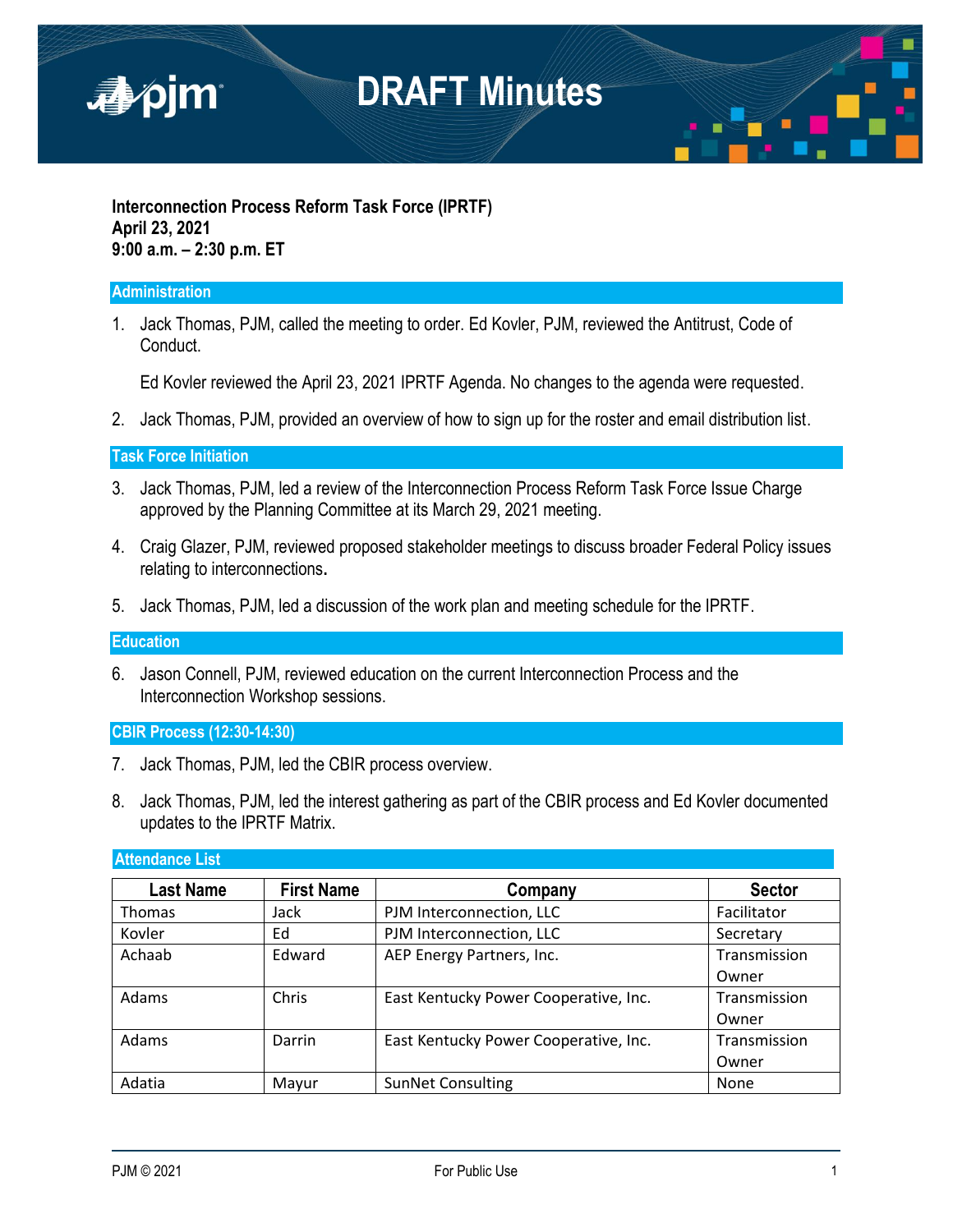

| Aguilera        | Jorge          | Duke Energy Business Services LLC               | Transmission          |
|-----------------|----------------|-------------------------------------------------|-----------------------|
|                 |                |                                                 | Owner                 |
| Ahmed           | Hamad          | PJM Interconnection, LLC                        | None                  |
| Ali             | Shadab         | PPL Electric Utilities Corp. dba PPL Utilities  | Transmission          |
|                 |                |                                                 | Owner                 |
| Anders          | David          | PJM Interconnection, LLC                        | None                  |
| Anderson        | Jared          | S&P Global Inc.                                 | None                  |
| Andreo          | Melissa        | Liberty Electric Power, LLC                     | Generation            |
|                 |                |                                                 | Owner                 |
| Arsalan         | Qamar          | Public Service Electric & Gas Company           | Transmission          |
|                 |                |                                                 | Owner                 |
| Ausmus          | Jason          | Lightsource bp                                  | None                  |
| <b>Baker</b>    | Liam           | <b>Eastern Power Generating Company</b>         | None                  |
| <b>Barker</b>   | Jason          | Exelon Business Services Company, LLC           | Transmission          |
|                 |                |                                                 | Owner                 |
| Baron           | John           | Cape May County Municipal Utilities             | Generation            |
|                 |                | Authority                                       | Owner                 |
| <b>Bautista</b> | Alejandro      | PJM Interconnection, LLC                        | None                  |
| <b>Benchek</b>  | Jim            | American Transmission Systems, Inc.             | Transmission          |
|                 |                |                                                 | Owner                 |
| Berger          | Stephen        | PJM Interconnection, LLC                        | None                  |
| Bernstein       | Matthew        | PJM Interconnection, LLC                        | None                  |
| Berton          | Tyler          | AEP Appalachian Transmission Company, Inc.      | Transmission          |
|                 |                |                                                 | Owner                 |
| Blackman        | James          | Quanta Technology                               | None                  |
| Bommareddy      | Chandana       | <b>TRC Solutions</b>                            | None                  |
| Bowen           | <b>Brandon</b> | Indiana Untility Regulatory Commission          | None                  |
| <b>Brint</b>    | Juliana        | Platts                                          | None                  |
| <b>Bryson</b>   | Michael        | PJM Interconnection, LLC                        | None                  |
|                 | (Mike)         |                                                 |                       |
| <b>Burbure</b>  | Stacy          | AEP Appalachian Transmission Company, Inc.      | Transmission          |
|                 |                |                                                 | Owner                 |
| Callen          | Zachary        | Illinios Commerce Commission                    | None                  |
| Canton          | Mike           | Energy Authority, Inc. (The)                    | <b>Other Supplier</b> |
| Carrado         | Regina         | <b>PECO Energy Company</b>                      | Transmission          |
|                 |                |                                                 | Owner                 |
| Chang           | Sean           | Shell Energy North America (US), L.P.           | Other Supplier        |
| Chen            | Yang           | PJM Interconnection, LLC                        | None                  |
| Cheung          | Erica          | <b>Ontario Power Generation Energy Trading,</b> | <b>Other Supplier</b> |
|                 |                | Inc.                                            |                       |
| Chocarro        | Iker           | E.ON Climate & Renewables North America,        | Generation            |
| Aguirrebengoa   |                | Inc.                                            | Owner                 |
| Choi            | James          | Shell Energy North America (US), L.P.           | <b>Other Supplier</b> |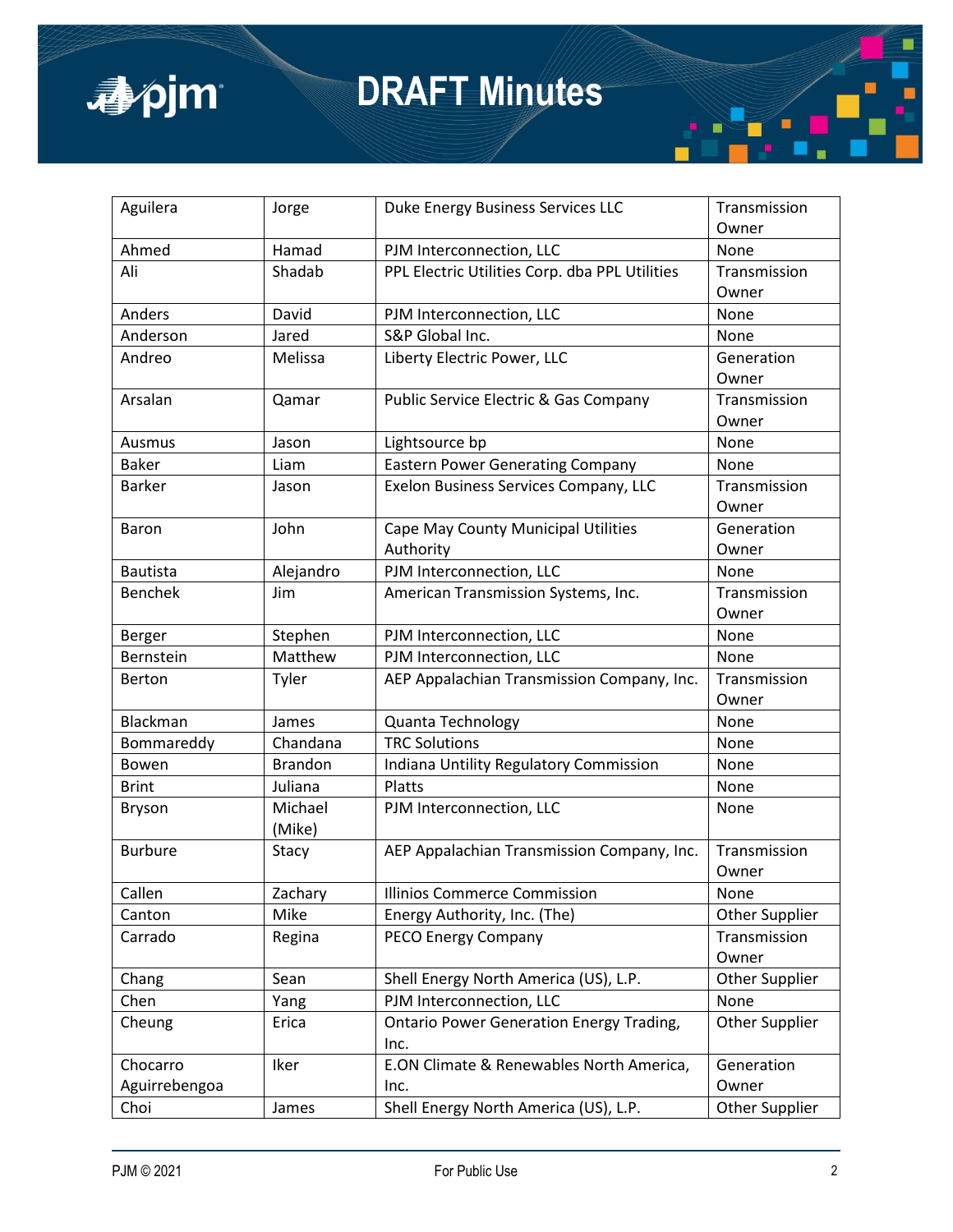

| Circelli      | Roseanne         | Public Service Electric & Gas Company                              | Transmission                  |
|---------------|------------------|--------------------------------------------------------------------|-------------------------------|
|               |                  |                                                                    | Owner                         |
| Comeau        | Jeremy           | Indiana Utility Regulatory Commission                              | None                          |
| Connell       | Jason            | PJM Interconnection, LLC                                           | None                          |
| Contino       | Jarrett          | EDP Renewables North America, LLC                                  | Generation                    |
|               |                  |                                                                    | Owner                         |
| Contreras     | Melissa          | AEP Appalachian Transmission Company, Inc.                         | Transmission                  |
|               |                  |                                                                    | Owner                         |
| Curtis        | Dan              | Delmarva Power & Light Company                                     | Electric                      |
|               |                  |                                                                    | Distributor                   |
| Cusack        | Joe              | Genbright, LLC                                                     | <b>Other Supplier</b>         |
| Dadourian     | John             | Monitoring Analytics, LLC                                          | None                          |
| Dale          | Douglas          | <b>PECO Energy Company</b>                                         | Transmission                  |
|               |                  |                                                                    | Owner                         |
| Davey         | Melissa          | <b>CCES LLC</b>                                                    | <b>Other Supplier</b>         |
| Davis         | James (Jim)      | Dominion Energy Generation Marketing, Inc.                         | Generation                    |
|               |                  |                                                                    | Owner                         |
| Davis         | Elizabeth        | PJM Interconnection, LLC                                           | None                          |
|               | (Becky)          |                                                                    |                               |
| Davis         | David            | Strata Solar                                                       | None                          |
| Dolan         | Ryan             | Dayton Power & Light Company (The)                                 | Transmission                  |
|               |                  |                                                                    | Owner                         |
| Dugan         | Chuck            | East Kentucky Power Cooperative, Inc.                              | Transmission                  |
|               |                  | Other                                                              | Owner<br>None                 |
| Engen         | Anya<br>John     |                                                                    |                               |
| Falsey<br>Fan |                  | Boston Energy Trading & Marketing, LLC<br>PJM Interconnection, LLC | <b>Other Supplier</b><br>None |
| Fernandes     | Zhenyu<br>Anisha | PJM Interconnection, LLC                                           | None                          |
| Filomena      |                  |                                                                    | None                          |
|               | Guy              | Customized Energy Solutions, Ltd.*                                 |                               |
| Fink<br>Fink  | Regan<br>Sari    | Pine Gate Mid-Atlantic, LLC<br>American Clean Power Association    | <b>Other Supplier</b><br>None |
| Foladare      | Kenneth          | Geenex Solar LLC                                                   | Generation                    |
|               |                  |                                                                    |                               |
| Foley         | Pauline          | PJM Interconnection, LLC                                           | Owner<br>None                 |
| Ford          | Adrien           | Old Dominion Electric Cooperative                                  | Electric                      |
|               |                  |                                                                    | Distributor                   |
| Fuerst        | Gary             | American Transmission Systems, Inc.                                | Transmission                  |
|               |                  |                                                                    | Owner                         |
| <b>Fuess</b>  | Christian        | PBF Power Marketing, LLC                                           | Generation                    |
|               |                  |                                                                    | Owner                         |
| Gahimer       | Michael          | IN Office of Utility Consumer Counselor                            | End-Use                       |
|               |                  |                                                                    | Customer                      |
| Ghodsian      | Arash            | American Transmission Company, LLC                                 | None                          |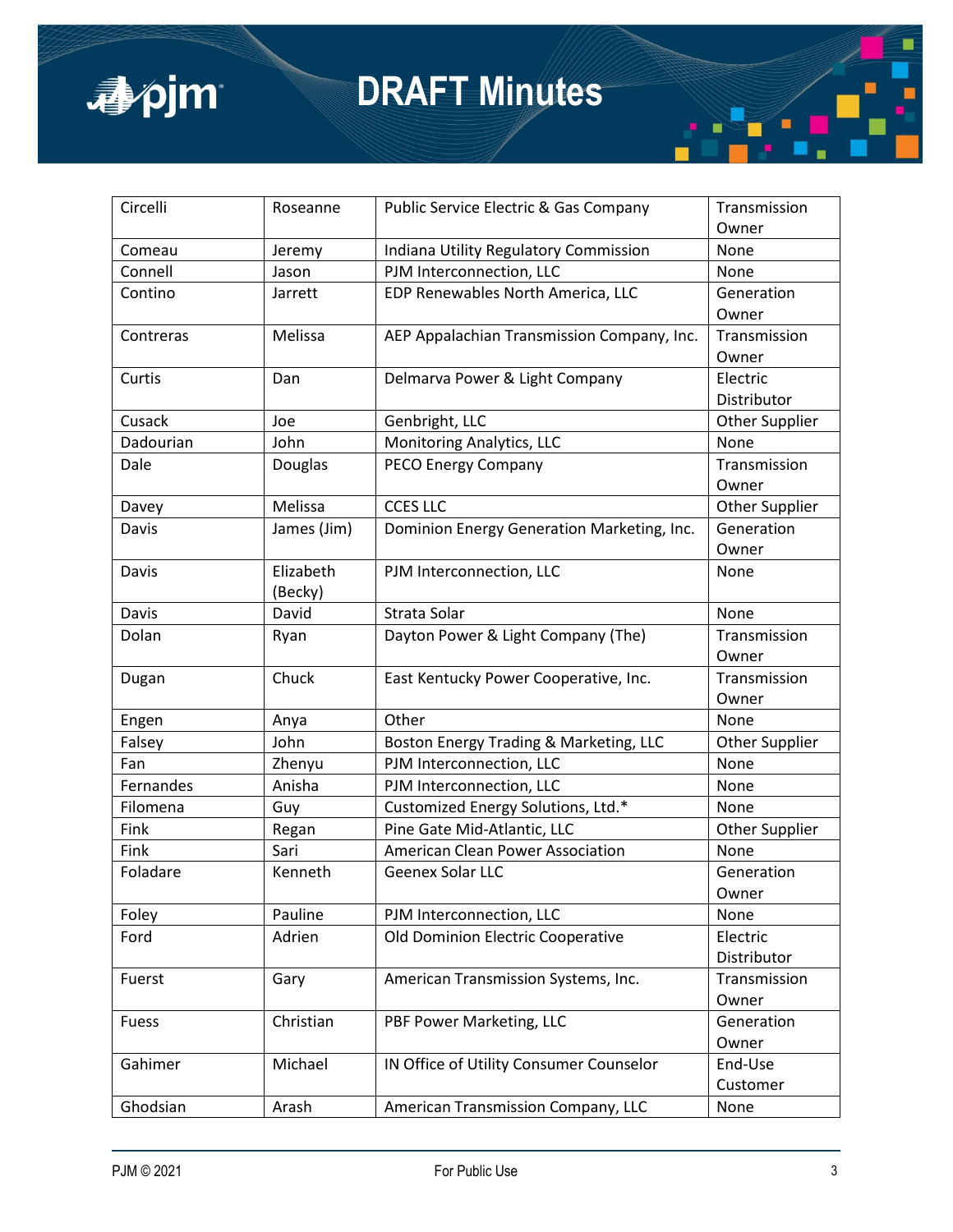

| Glatz       | Suzanne      | PJM Interconnection, LLC                         | None                  |
|-------------|--------------|--------------------------------------------------|-----------------------|
| Glazer      | Craig        | PJM Interconnection, LLC                         | None                  |
| Glenn       | David        | <b>Avangrid Renewables LLC</b>                   | Generation            |
|             |              |                                                  | Owner                 |
| Glennon     | James        | PJM Interconnection, LLC                         | None                  |
| Greening    | Michele      | PJM Interconnection, LLC                         | None                  |
| Griese      | Bj           | Pacific Summit Energy LLC                        | <b>Other Supplier</b> |
| Gunn        | Garan        | <b>Public Service Electric &amp; Gas Company</b> | Transmission          |
|             |              |                                                  | Owner                 |
| Halim       | Rafik        | Geronimo Energy Holdings, LLC                    | None                  |
| Hay         | Joseph       | PJM Interconnection, LLC                         | None                  |
| Heinle      | Frederick    | Office of the Peoples Counsel for the District   | End-Use               |
|             |              | of Columbia                                      | Customer              |
| Heitmeyer   | Chad         | AEP Appalachian Transmission Company, Inc.       | Transmission          |
|             |              |                                                  | Owner                 |
| Herel       | Suzanne      | PJM Interconnection, LLC                         | None                  |
| Herman      | Michael      | PJM Interconnection, LLC                         | None                  |
| Hohenshilt  | Jennifer     | Talen Energy Marketing, LLC                      | Generation            |
|             |              |                                                  | Owner                 |
| Horning     | Lynn Marie   | Customized Energy Solutions, Ltd.*               | None                  |
| Huang       | Jame         | <b>Rockland Electric Company</b>                 | Transmission          |
|             |              |                                                  | Owner                 |
| Hudis       | Gabriella    | Jersey Green Energy LLC                          | Other Supplier        |
| Hudson      | Robert       | The Federal Energy Regulatory Commission         | None                  |
| Hutt        | Daniel       | Public Service Electric & Gas Company            | Transmission          |
|             |              |                                                  | Owner                 |
| Hyzinski    | Tom          | <b>GT Power Group</b>                            | None                  |
| Iler        | Arthur (Art) | Indiana Office of Utility Consumer Counsel       | End-Use               |
|             |              |                                                  | Customer              |
| Jampani     | Srinivas     | <b>Roscommon Analytics</b>                       | None                  |
| Janapareddy | Anupama      | Green River Holdings, LLC                        | Generation            |
|             |              |                                                  | Owner                 |
| Jerry       | Kelvin       | <b>Baltimore Gas and Electric Company</b>        | Transmission          |
|             |              |                                                  | Owner                 |
| Johnson     | Carl         | Customized Energy Solutions, Ltd.*               | None                  |
| Johnston    | David        | Indiana Utility Regulatory Commission            | None                  |
| Jones       | Peter        | Energy Endeavors, LLC                            | <b>Other Supplier</b> |
| Kaepplinger | Ashley       | Acciona Energy North America Corporation         | Generation            |
|             |              |                                                  | Owner                 |
| Kauffman    | <b>Brian</b> | Enel X North America, Inc.                       | <b>Other Supplier</b> |
| Kelly       | Stephen      | <b>Brookfield Energy Marketing LP</b>            | Other Supplier        |
| Kilgallen   | Kevin        | Avangrid Renewables LLC                          | Generation            |
|             |              |                                                  | Owner                 |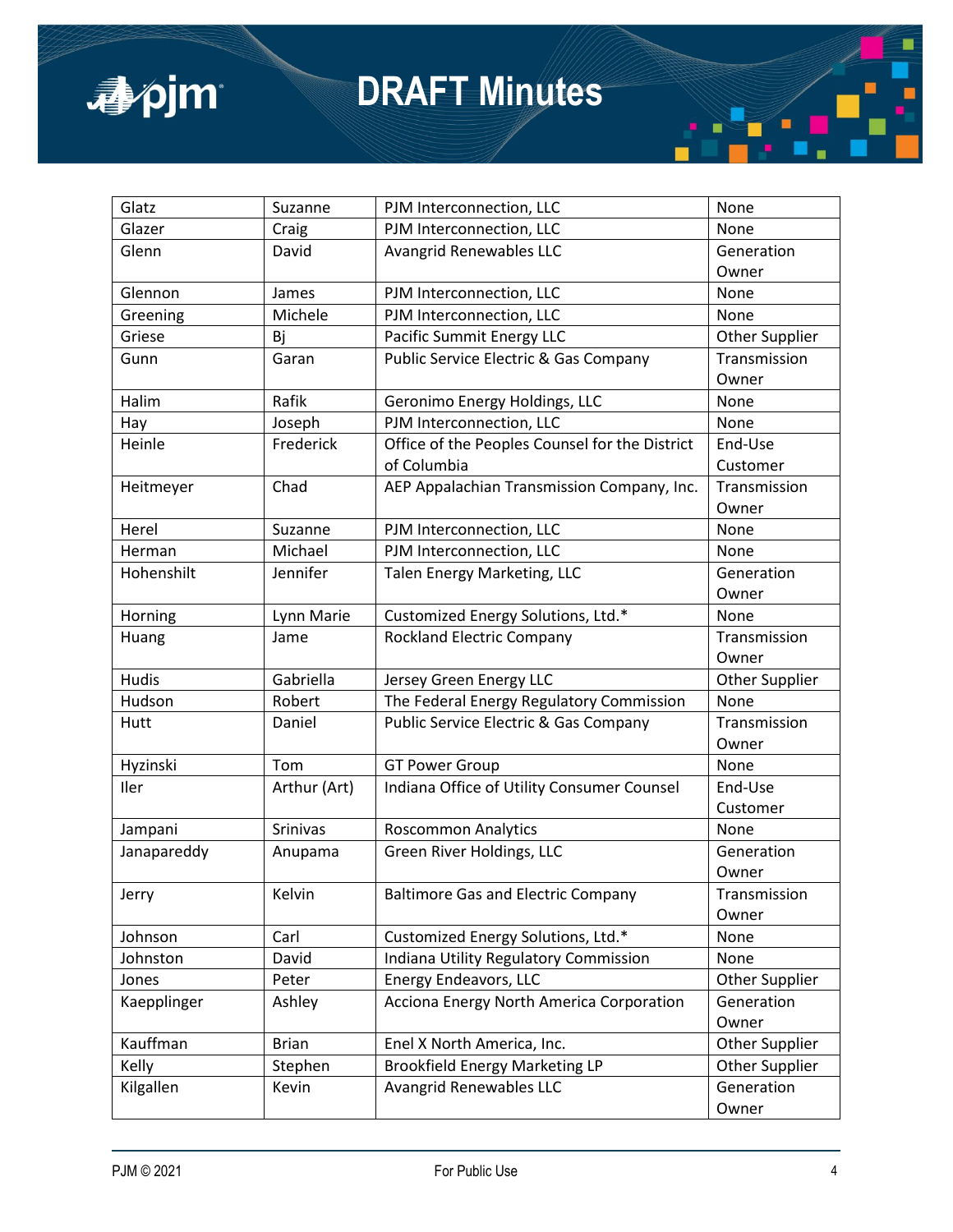

| Kogut           | George       | New York Power Authority                         | <b>Other Supplier</b> |
|-----------------|--------------|--------------------------------------------------|-----------------------|
| Konowal         | Richard      | PJM Interconnection, LLC                         | None                  |
|                 | (Rich)       |                                                  |                       |
| Krizenoskas     | Lisa         | PJM Interconnection, LLC                         | None                  |
| Laios           | <b>Takis</b> | AEP Appalachian Transmission Company, Inc.       | Transmission          |
|                 |              |                                                  | Owner                 |
| Lawson          | Ryen         | Dominion Virginia Power                          | None                  |
| Leeming         | Thomas       | Commonwealth Edison Company                      | Transmission          |
|                 |              |                                                  | Owner                 |
| Linder          | Eric         | NextEra Energy Power Marketing, LLC              | Other Supplier        |
| Lopez           | David        | MISO (Midcontinent Independent System            | None                  |
|                 |              | Operator)                                        |                       |
| Lopez-Lopez     | Anthony      | Bryndan Associates, Inc.                         | None                  |
| Lyakhovich      | Leonid       | <b>Public Service Electric &amp; Gas Company</b> | Transmission          |
|                 |              |                                                  | Owner                 |
| Mabry           | David        | McNees Wallace & Nurick LLC                      | None                  |
| Malcolm         | Kimberly     | <b>FirstEnergy Corporation</b>                   | Transmission          |
|                 |              |                                                  | Owner                 |
| Malladi         | Brindavani   | PJM Interconnection, LLC                         | None                  |
| Marcotte        | Rebecca      | Acciona Energy North America Corporation         | Generation            |
|                 |              |                                                  | Owner                 |
| McGill          | Susan        | PJM Interconnection, LLC                         | None                  |
| <b>McManus</b>  | Jeffrey      | Natural Resources Defense Council                | None                  |
| Mehta           | Gaurav       | Enel Trading North America, LLC                  | <b>Other Supplier</b> |
| Menan           | Chris        | P J Menan Assoc Inc                              | None                  |
| Midgley         | Sharon       | Exelon Business Services Company, LLC            | Transmission          |
|                 |              |                                                  | Owner                 |
| Milligan        | James        | Duquesne Light Company                           | Transmission          |
|                 |              |                                                  | Owner                 |
| Morgis          | Donna        | PJM Interconnection, LLC                         | None                  |
| Mummert         | Adam         | Other                                            | None                  |
| Niu             | Hui (Grace)  | PJM Interconnection, LLC                         | None                  |
| Obando-Derstine | Carol        | PPL Electric Utilities Corp. dba PPL Utilities   | Transmission          |
|                 |              |                                                  | Owner                 |
| Okenfuss        | James        | Savion, LLC                                      | None                  |
| Ondayko         | <b>Brock</b> | AEP Appalachian Transmission Company, Inc.       | Transmission          |
|                 |              |                                                  | Owner                 |
| Pahwa           | Ankit        | <b>Burns &amp; McDonnell</b>                     | None                  |
| Parker          | Amanda       | Pennsylvania Electric Company                    | Electric              |
|                 |              |                                                  | Distributor           |
| Pasupatham      | Ram          | Exelon Generation Co., LLC                       | None                  |
| Patel           | Rishad       | <b>Essential Power LLC</b>                       | Generation            |
|                 |              |                                                  | Owner                 |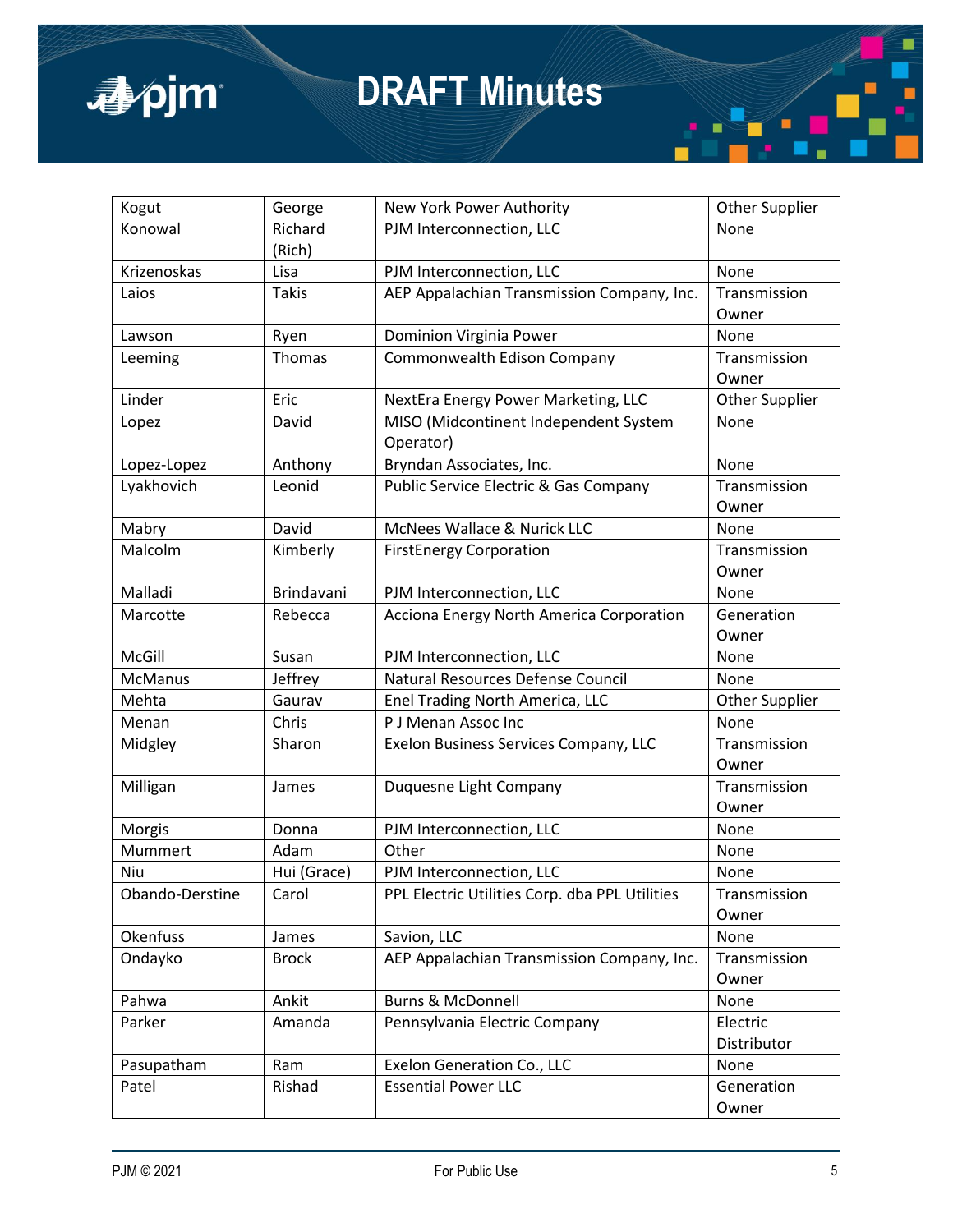

| Peace          | Jody         | ABB Enterprise Software Inc.                   | None                  |
|----------------|--------------|------------------------------------------------|-----------------------|
| Perry          | lan          | Shell Energy North America (US), L.P.          | Other Supplier        |
| Peters         | James        | The Federal Energy Regulatory Commission       | None                  |
| Pham           | Bao          | Old Dominion Electric Cooperative              | Electric              |
|                |              |                                                | Distributor           |
| Piollo-Alam    | Gail         | Exelon Generation Co., LLC                     | None                  |
| Porter         | Warren       | Department of Atmospheric Science at           | None                  |
|                |              | University of Maryland -- College Park         |                       |
| Pratt          | Nicholas     | PPL Electric Utilities Corp. dba PPL Utilities | Transmission          |
|                |              |                                                | Owner                 |
| Price          | Mark         | DC Energy Mid-Atlantic, LLC                    | None                  |
| Rana           | Deepesh      | Apex Clean Energy                              | None                  |
| Rao            | Nikhil       | <b>FirstEnergy Corporation</b>                 | Transmission          |
|                |              |                                                | Owner                 |
| Redding        | Andrew       | Heelstone Renewable Energy                     | None                  |
| Richards Jr    | Cleveland    | Price Waterhouse Cooper                        | None                  |
| Roberts        | Jacqueline   | Consumer Advocate of the Public Service        | None                  |
|                |              | <b>Commission of West Virginia</b>             |                       |
| Robichaud      | Donna        | Geenex                                         | None                  |
| Rooney         | Alexa        | PPL Electric Utilities Corp. dba PPL Utilities | Transmission          |
|                |              |                                                | Owner                 |
| Russ           | Michael      | Dayton Power & Light Company (The)             | Transmission          |
|                |              |                                                | Owner                 |
| Saikumar       | Karthik      | Mercuria Energy America, Inc.                  | <b>Other Supplier</b> |
| Sajja          | Pavan        | Northern Indiana Public Service Company        | Other Supplier        |
| Sasser         | Jonathan     | Customized Energy Solutions, Ltd.*             | None                  |
| Schmitt        | Tom          | <b>FirstEnergy Corporation</b>                 | Transmission          |
|                |              |                                                | Owner                 |
| Schott         | John         | Northeast Maryland Waste Disposal              | Generation            |
|                |              | Authority                                      | Owner                 |
| Seide          | Richard      | Apex Clean Energy                              | None                  |
| Shah           | Pulin        | PECO Energy Company                            | Transmission          |
|                |              |                                                | Owner                 |
| Shields        | Tom          | Avangrid Renewables, LLC                       | Generation            |
|                |              |                                                | Owner                 |
| Shoemaker      | Jason        | PJM Interconnection, LLC                       | None                  |
| Shrestha       | Prakash      | AEP Energy Partners, Inc.                      | Transmission          |
|                |              |                                                | Owner                 |
| <b>Sievers</b> | Allen        | MidAmerican Energy Company                     | Other Supplier        |
| Sims           | Mark         | PJM Interconnection, LLC                       | None                  |
| Smith          | Tiffany      | Constellation Energy Services, Inc.            | <b>Other Supplier</b> |
| Souder         | David (Dave) | PJM Interconnection, LLC                       | None                  |
| Stanisz        | Mark         | PJM Interconnection, LLC                       | None                  |